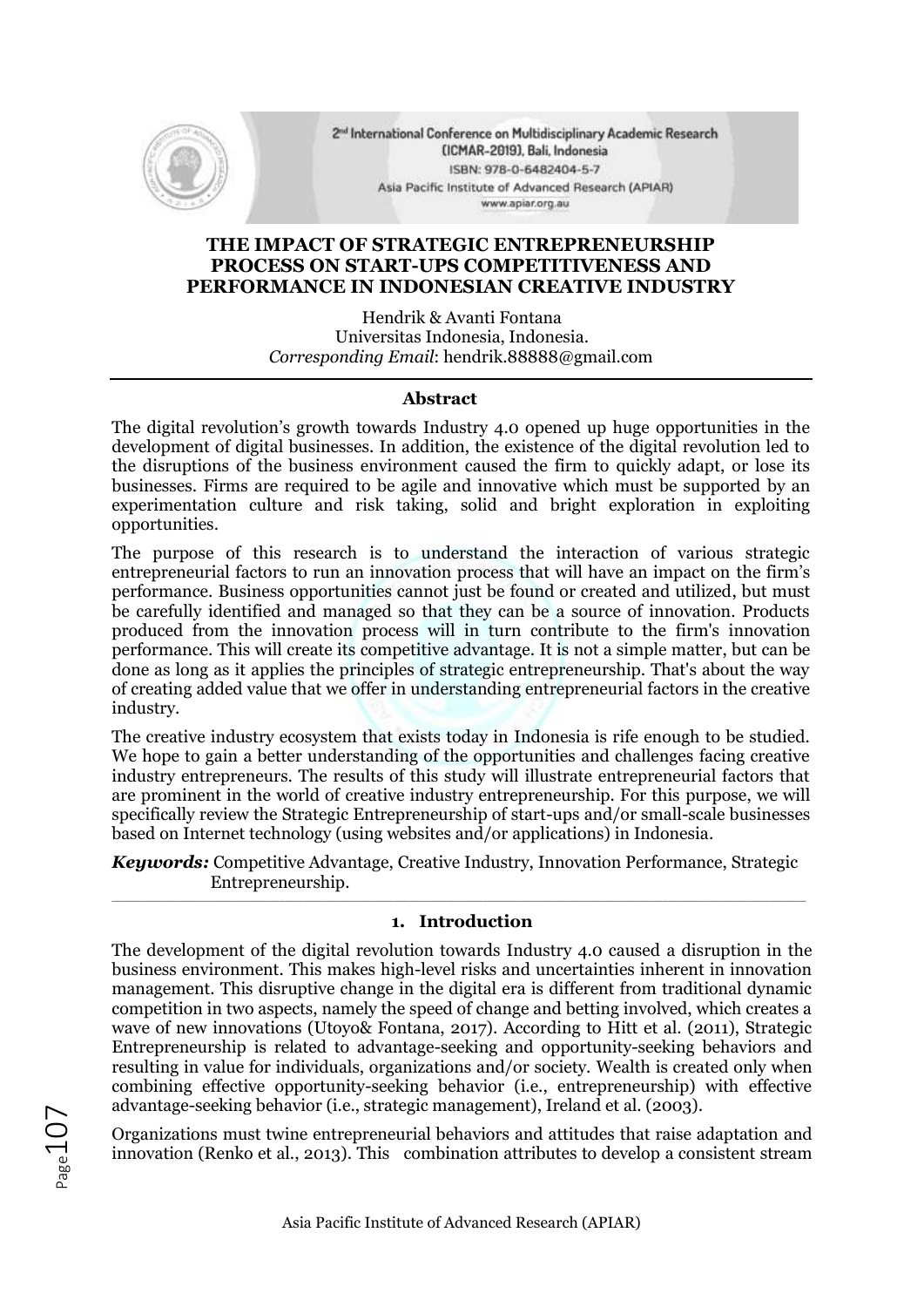of innovation and to remain ahead in a dynamic over a disruptive environment (Utoyo & Fontana, 2017).

## **2. Strategic Entrepreneurship**

Kuratko and Audretsch (2009) assert that SE is a broad arrangement of entrepreneurial phenomena that may lead to new businesses aggregated to the company. Ireland et al. (2003) posits that SE involves simultaneous opportunity-seeking and advantage-seeking behaviors, in which innovation management is embedded in SE (Musa and Fontana, 2014).

Several theoretical bases, including the resource-based view (RBV) of the firm, human capital, social capital, organizational learning, and creative cognition are integrated in this work. This integration, that form SE is important because it addresses how combining and synthesizing opportunity-seeking behavior and advantage-seeking behavior leads to wealth creation (Ireland et al., 2003).

The integration of entrepreneurship with strategy addresses two important features in SE development. First, it addresses the utilization of creativity and entrepreneurial thinking in developing a core strategy for the organization. Entrepreneurial thinking deals with the aspect of motivating people. Second, integration addresses the need to develop a strategy to guide the entrepreneurial activities taking place within the firm (Musa and Fontana, 2014).

Therefore, in a disruptive environment, it is very important for companies to have a dynamic capability framework (Utoyo& Fontana, 2017), accumulate unique resources, develop their capabilities, and create value through continuous reconfiguration of resources (Zhou et al., 2017).The ability to create additional wealth grows in companies and individuals with superior skills who can sense and seize entrepreneurial opportunities (Teece, 1998).

Exceptional business opportunities cannot be achieved by companies without the efforts of the management team to innovate. Mintzberg and Waters (1982) characterized entrepreneurial strategy by its degree of deliberateness and clear vision with flexibility to allow such vision to change. All forms of SE have one thing in common: they all involve the exhibition of organizationally consequential innovations that are adopted in pursuit of competitive advantage, making innovations the focal point of SE (Musa and Fontana, 2014).

## **3. Entrepreneurial Mindset**

Entrepreneurial mindset is both an individualism and a collective phenomenon; that is, an entrepreneurial way of thinking is important to individual entrepreneurs and managers and employees of mature companies (Covin & Slevin, 2002).

Risk and ambiguity are part of organizational uncertainty (Priem, Love & Shaffer, 2002). Organizations capable of successfully dealing with uncertainty tend to outperform those unable to do so (Brorstrom, 2002). Thus, an entrepreneurial mindset can contribute to a competitive advantage (Miles, Heppard, Miles & Snow, 2000) and is necessary for creating wealth.

This disruptive environment requires firms to have agility, fast innovation, a culture of experimentation, and risk-taking behavior to explore opportunities while at the same time have capabilities to exploit opportunities to create sustainable competitive advantage (Utoyo & Fontana, 2017).

## **4. Entrepreneurial Culture**

Organizational culture is a system of shared values (i.e., what is important) and beliefs (i.e., how things work) that shape the firm's structural arrangements and its members' actions to produce behavioral norms (Dess & Picken, 1999). Entrepreneurial culture is the entrepreneur's system of values and the characteristic elements of the entrepreneur's occupational identities (Nguyen, 2016).

An effective entrepreneurial culture is characterized by multiple expectations and facilitates firms' efforts to manage resources strategically. Committed to the simultaneous importance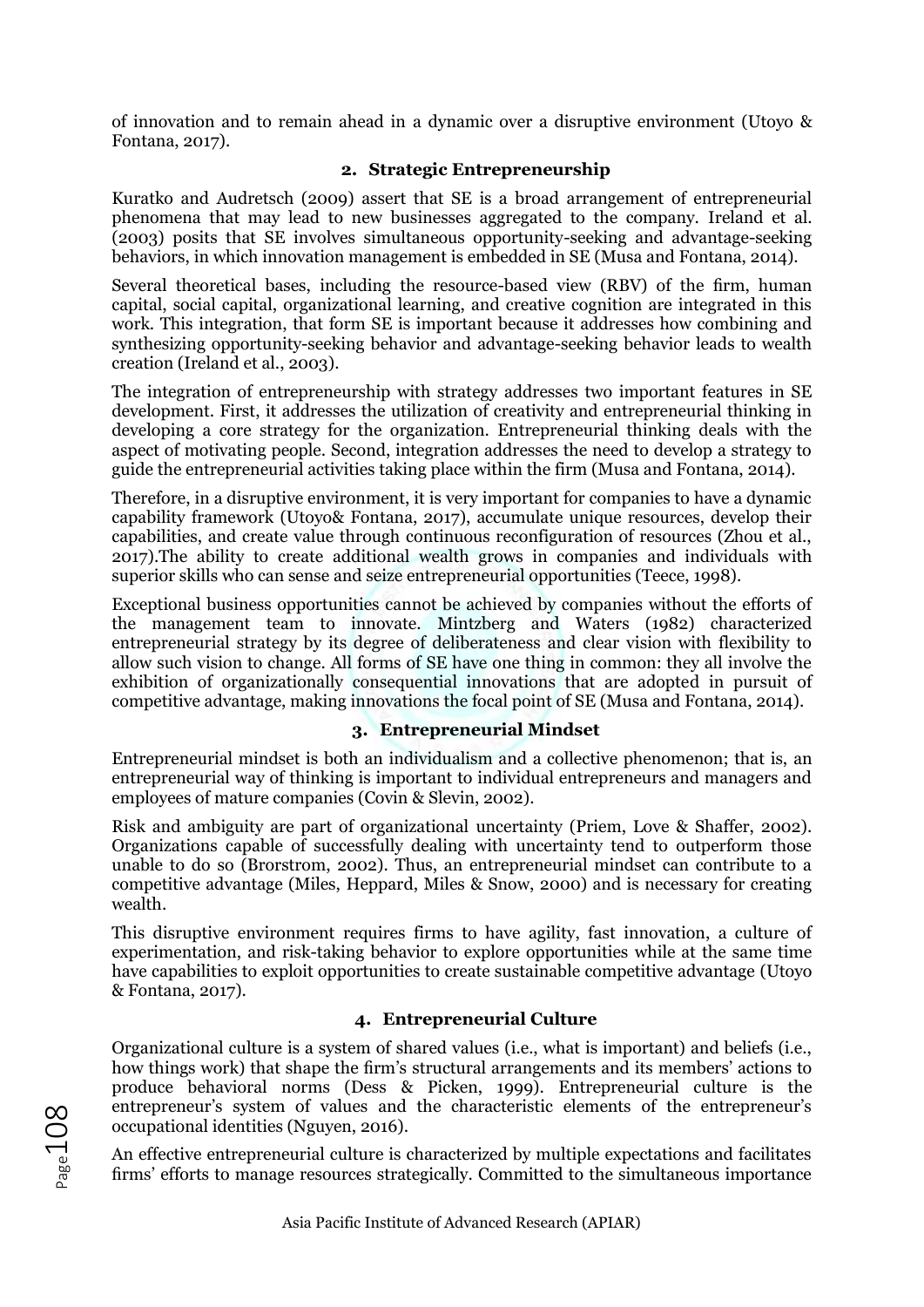of opportunity-seeking and advantage-seeking behaviors, an effective entrepreneurial culture is one in which new ideas and creativity are expected, risk taking is encouraged, failure is tolerated, learning is promoted, product, process and administrative innovations are championed, and continuous change is viewed as a conveyor of opportunities (Ireland et al., 2003).

An entrepreneurial culture fosters and supports the continuous search for entrepreneurial opportunities that can be exploited with sustainable competitive advantages (McGrath & MacMillan, 2000).

## **5. Entrepreneurial Leadership**

A specific type of leadership, entrepreneurial leadership is the ability to influence others to manage resources strategically in order to emphasize both opportunity-seeking and advantage-seeking behaviors (Covin & Slevin, 2002; Ireland &Hitt, 1999; Rowe, 2001). Covin and Slevin (2002) argued that entrepreneurial leadership is characterized by six imperatives.

They characterized EL through the following imperatives:

• *Nourish an entrepreneurial capability* - focus on the organization's human capital.

• *Protect innovations that threaten current business model* – see knowledge sharing as the key to developing innovation.

• *Understand Opportunities* - EL should communicate how recognized opportunities contribute to organizational performance and how to leverage them.

• *Questioning Leading Logic* - EL should question mainstream thinking that is resistant to change or revision in corporate systems and practices.

• *Re-examine "seemingly simple questions"* – it refers to the ongoing revaluation of the market and stakeholders of the company's competition.

• *Link entrepreneurship to strategic management* - focus on SE. It involves opportunity identification, growth, vision and strategic renewal, organizational rejuvenation and business model reconstruction.

## **6. Innovation Management**

Innovation management is a growing topic in strategic management research and literature, as achieving innovation is a key factor in organizational survival. Furthermore, innovation management is often referred to as an organization's capability to renew itself to enhance value for their stakeholders through the creation of new or modified ideas (O'Sullivan and Dooley, 2009; Fontana, 2009). Adams et al. (2006) also indicated that competitive success is dependent upon an organization's management of innovation process. Hansen and Birkinshaw (2007) define innovation management or innovation process as an active and conscious process of an organization's control and execution of activities that lead to innovation. In addition, Hansen and Birkinshaw (2007) view the innovation process as a continuous three-stage process involving the creation of new ideas, ideas development, and the diffusion stage. Within these three-phase of process, organization needs to perform internal sourcing, cross-unit sourcing, external sourcing, selection, development, and companywide spread of the idea.

## **7. Innovation Performance**

There are multiple ways to measure innovation performance at the organizational level. Tidd (2001) pointed out that some people often use public domain indicators such as R&D spending, patents and new product announcements to measure innovation performance; others use survey tools to obtain broader indicators, such as researchers and organizations. the ratio of the number of people, the ratio of sales or profits to new products or services, Moreover, innovation performance can also be measured based on the perceptual measures through survey instruments which cover different aspects for innovation system. Innovation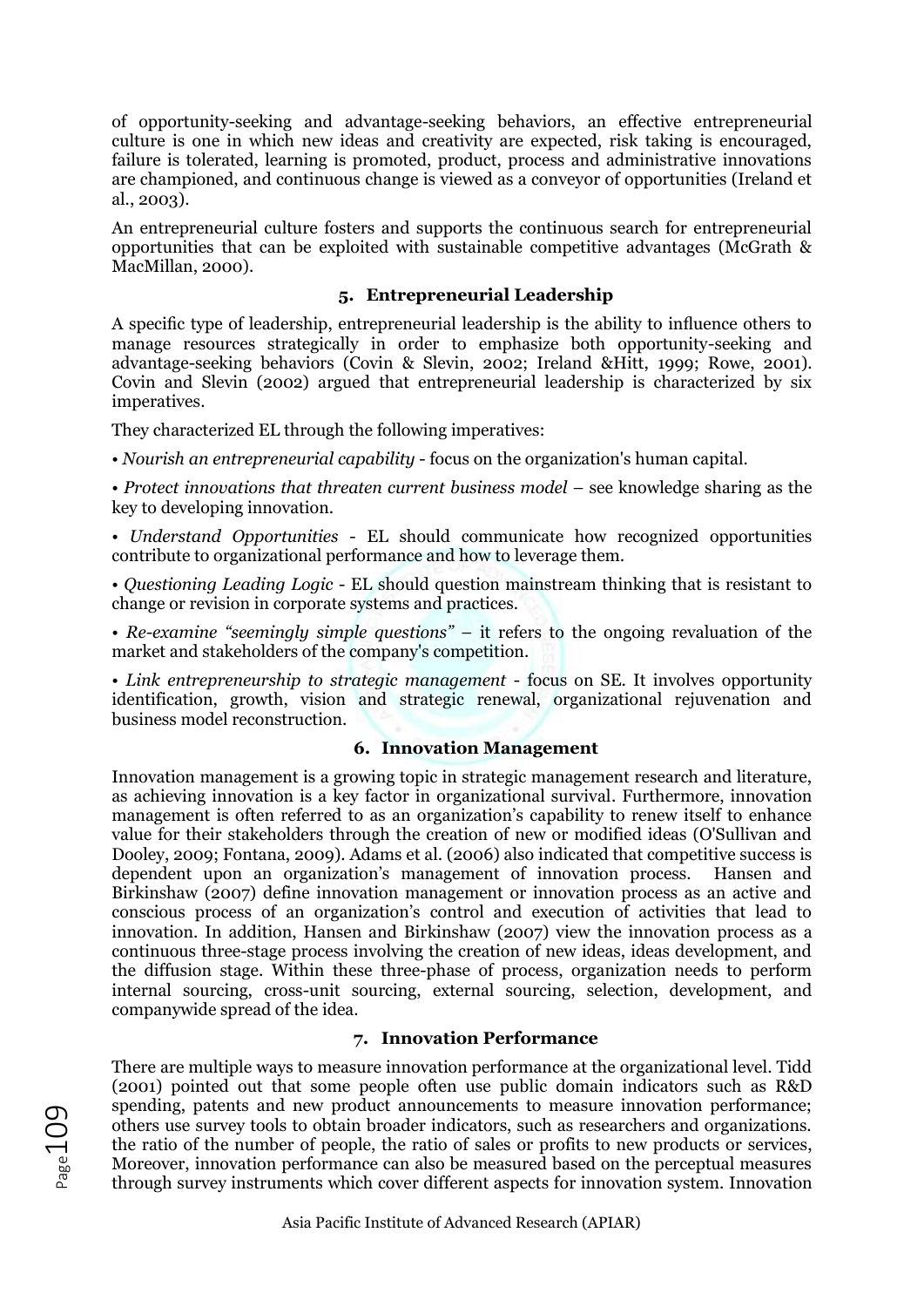is defined as a new combination of economic and social introduction of new or existing technologies that converts inputs into outputs that produce dramatic or significant changes in value and price relationships based on consumer and/or user perceptions (Fontana, 2009).

## **8. Research Model**

Figure 1 shows the research model contemplated in this study. It is clear that Strategic Entrepreneurship (SE) attributes which are embedded in its dimensions can have positive relationships with Innovation Management (IM). Strategic dimension of SE could certainly play an important role in the IM, in particularly in Entrepreneurial Mindset (EM), Entrepreneurial Culture (EC) and Entrepreneurial Leadership (EL). On these premises, we make the following hypotheses:

Hypothesis 1: EM has a positive relationship with Innovation Management.

Hypothesis 2: EC has a positive relationship with Innovation Management.

Hypothesis 3: EL has a positive relationship with Innovation Management.

IM could have impact on the organization's innovation performance. We make the following hypothesis:

Hypothesis 4a: Idea Generation has a positive relationship with Innovation Performance (IP).

Hypothesis 4b: Idea Selection has a positive relationship with IP.

Hypothesis 4c: Idea Development has a positive relationship with IP.

Hypothesis 4d: Idea Diffusion has a positive relationship with IP.



Figure 1.The Strategic Entrepreneurship Model uses an Innovation Management Strategyto Enhance Innovation Performance of Firms

## **9. Proposed Research Design**

The premise of this study is that adopting SE process in the organizations enacting disruptive environment will both build dynamic capabilities and enhance innovation performance. Adopting an input-process-output model of Hitt et al. (2011), the study examines the roles of innovation management in SE processes that depends or interdepends on three dimensions of SE Model. The first dimension is a resource factor/input, which consists of entrepreneurial mindset, leadership and culture to represent individual and organizational resources. The second dimension is innovation management which enacted as a proxy of resource orchestration, which can be divided into four stages; idea generation, idea selection, idea development, and idea diffusion.The third dimension refers to output and outcome of innovation, which is represented by innovation performance (Fontana & Musa, 2017).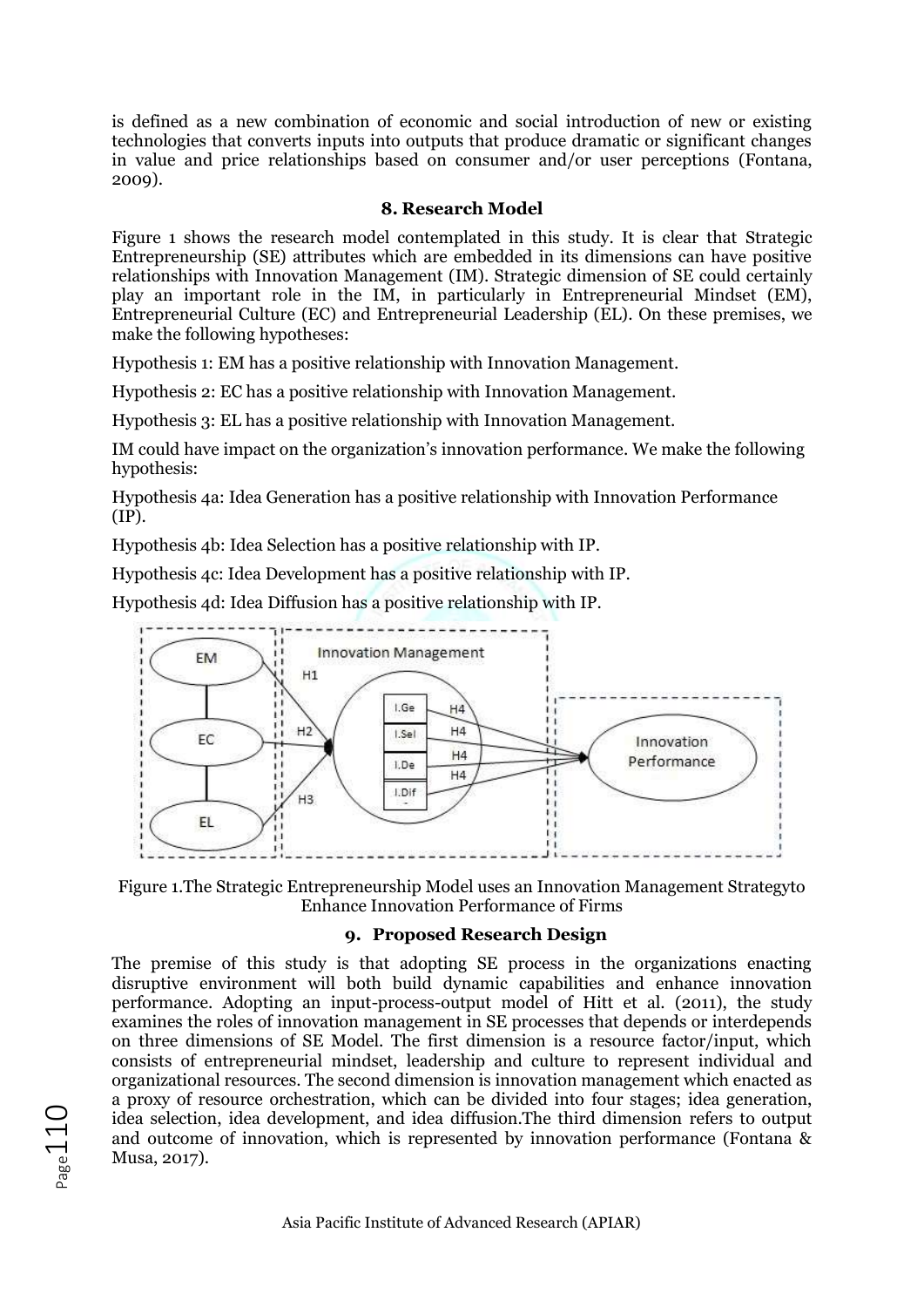#### **10.Planned Findings**

In general, the purpose of this study is to understand the interrelationship between entrepreneurial factors and the ability of strategic entrepreneurial processes to improve innovation performance.

This research is ongoing, but the expected results will include:

a) Entrepreneurial ability to positively influence innovation management process. The higher the company's entrepreneurial spirit, the more balanced the company's strategy is in developing and exploring core capabilities;

b) The ability strategy positively influences the ability to deploy innovation. The more strategies a company has based on its core competencies, the more coordination of innovation capabilities needs to be coordinated;

c) Managing innovation capabilities has a positive impact on innovation performance. The more companies can coordinate their innovation capabilities, the more companies can improve their innovation performance.

It is important to ensure the validity and reliability of the measuring instruments for evaluating all variables and indicators. A pre-test is conducted to determine if the question in the form of a questionnaire can be clearly understood without further explanation. The pretest results are analyzed by the model's confirmatory factor analysis to test the validity of the measurement and reliability variables. In this study, a pre-test or pilot survey was arranged to assess the appropriateness of the English-Indonesian translation (face effectiveness) stated in the questionnaire. Reliability testing includes an assessment of conceptual clarity, and all phrases in the questionnaire are applicable to this study. In addition to facial effectiveness, statistical data were collected on the collected data to assess the validity and reliability of the study. The selected respondents were asked to complete the survey and were promoted to key respondents for review effectiveness.

 $_{\rm Page}$ 11